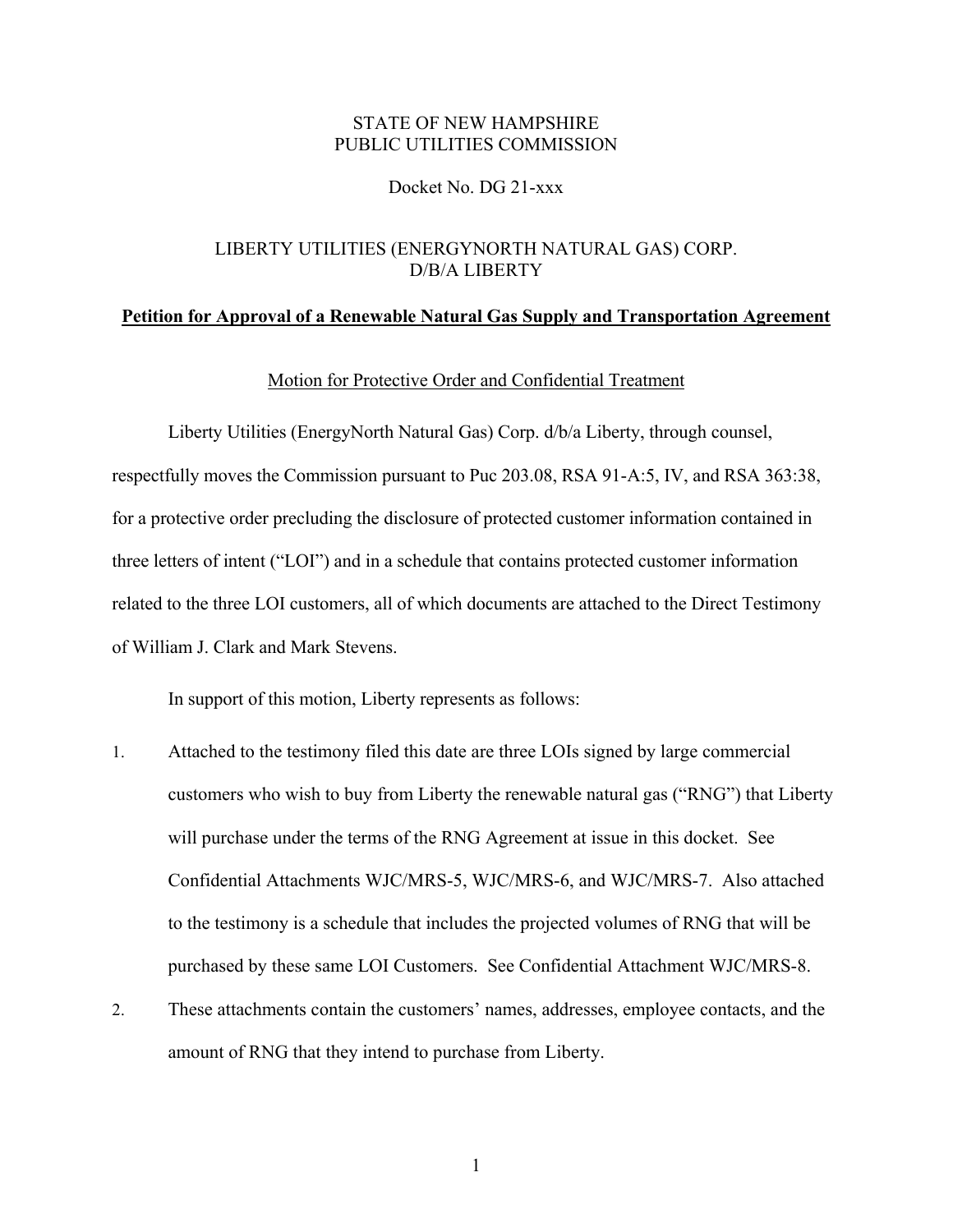- 3. This confidential information, which has been appropriately redacted or shaded, falls with the definition of "individual customer data" that is specifically protected by RSA 363:38: "No service provider shall … [s]hare, disclose, or otherwise make accessible to any third party a customer's individual customer data." The statute defines "individual customer data" as "information that … can identify, singly or in combination, that specific customer, including the name, address, account number, quantity, characteristics, or time of consumption by the customer." RSA 363:37, I.
- 4. The information is also more generally protected by RSA 91-A:5, IV, which excludes "confidential, commercial, or financial information" from the general requirement that state agencies make public the records in their possession.
- 5. Pursuant to *Lambert v. Belknap County Convention*, 157 N.H. 375 (2008), the Commission applies a three-step analysis to determine whether information should be protected from public disclosure. *See, e.g., Public Serv. Co. of N.H.*, Order No. 25,313 at 11-12 (Dec. 30, 2011).
- 6. The first step is to determine if there is a privacy interest at stake that would be invaded by the disclosure. If so, the second step is to determine if there is a public interest in disclosure because disclosure that informs the public of the conduct and activities of its government is generally in the public interest. Otherwise, public disclosure is not warranted. *Public Serv. Co. of N.H.*, Order 25,167 at 3 (Nov. 9, 2010). If these first two steps are met, the Commission then weighs the importance of keeping the record public with the harm that may flow from disclosure. *Id*. at 3–4.
- 7. Liberty satisfies the first step because there are privacy interests in the redacted information described above. RSA 363:38 specifically protects utility customer

2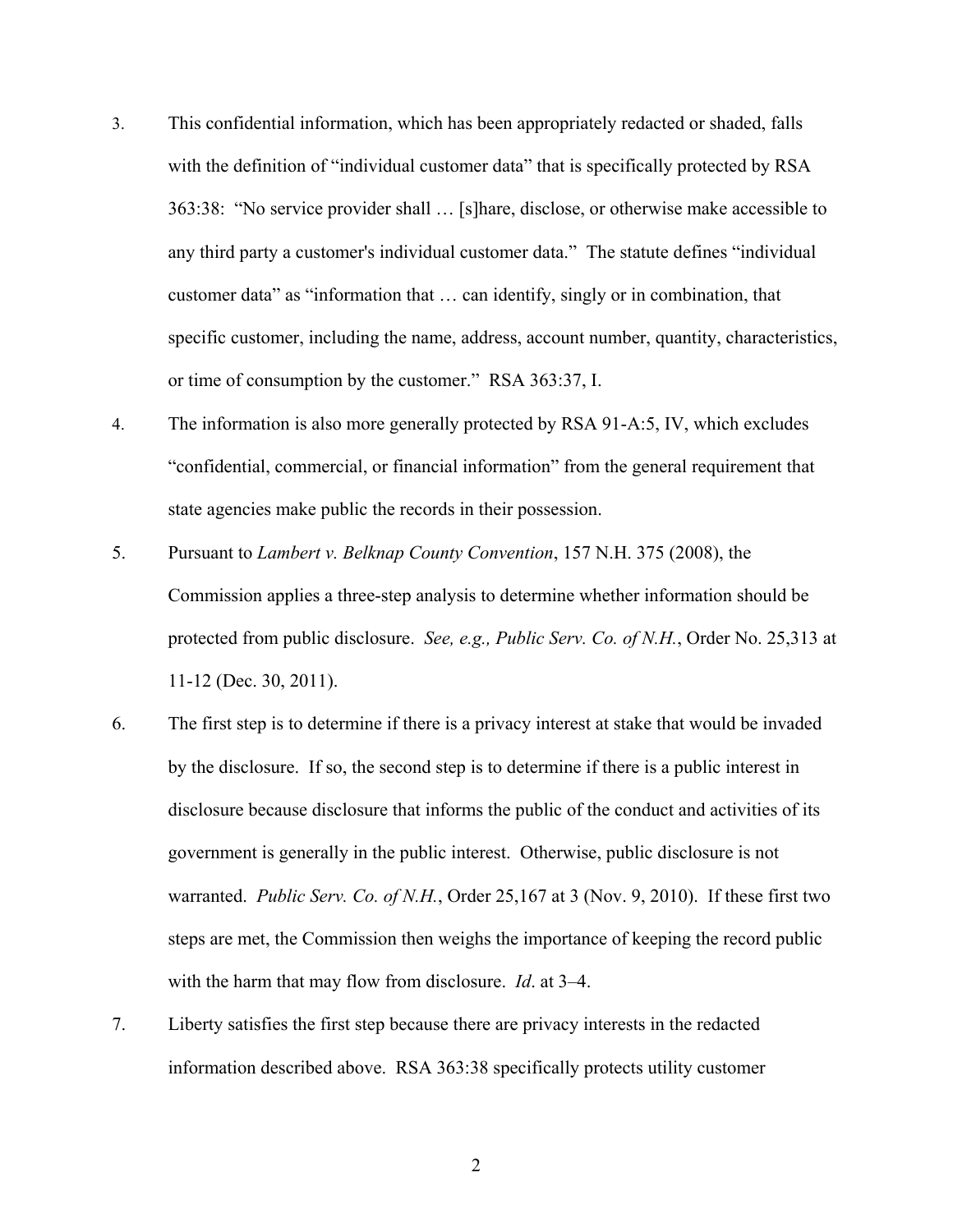information, and RSA 91-A:5, IV generally protects such information from disclosure. And this privacy interest is buttressed by language in the LOIs contain a specific promise by Liberty to keep the LOI Customer information confidential.

- 8. After finding the identified information to be confidential, the second step is for the Commission to consider whether there is a public interest in disclosure of the information, that is, whether releasing the information lends any insight into the workings of government as it relates to this case. Here, public disclosure of the redacted information would not materially advance the public's understanding of the Commission's analysis in this proceeding. The public's interest is in seeing the Commission's review of the RNG Agreement to determine whether it is in the public interest. The Company's expectation is that the Commission's review of the petition, with the financial and operational issues raised, will be transparent and publicly available. The customer-specific information that is the subject of this motion, however, is not central to the Commission's review of the RNG Agreement. It is sufficient that public know there are three large customers who have agreed to buy approximately 65 percent of the RNG that Liberty will purchase from RUDARPA under the RNG Agreement. Withholding from public view the specific details of this information will not impair that transparency. The Commission can, and often has in the past, couch its public filings and orders in a manner that protects confidential material while disclosing the full scope of its review and analysis. The Commission can readily follow that path here. Thus, there is no public interest in disclosure of the limited information described above.
- 9. Finally, even if the Commission concludes that there is a public interest in disclosure, the harm that could occur as a result of that disclosure is outweighed by the privacy interests

3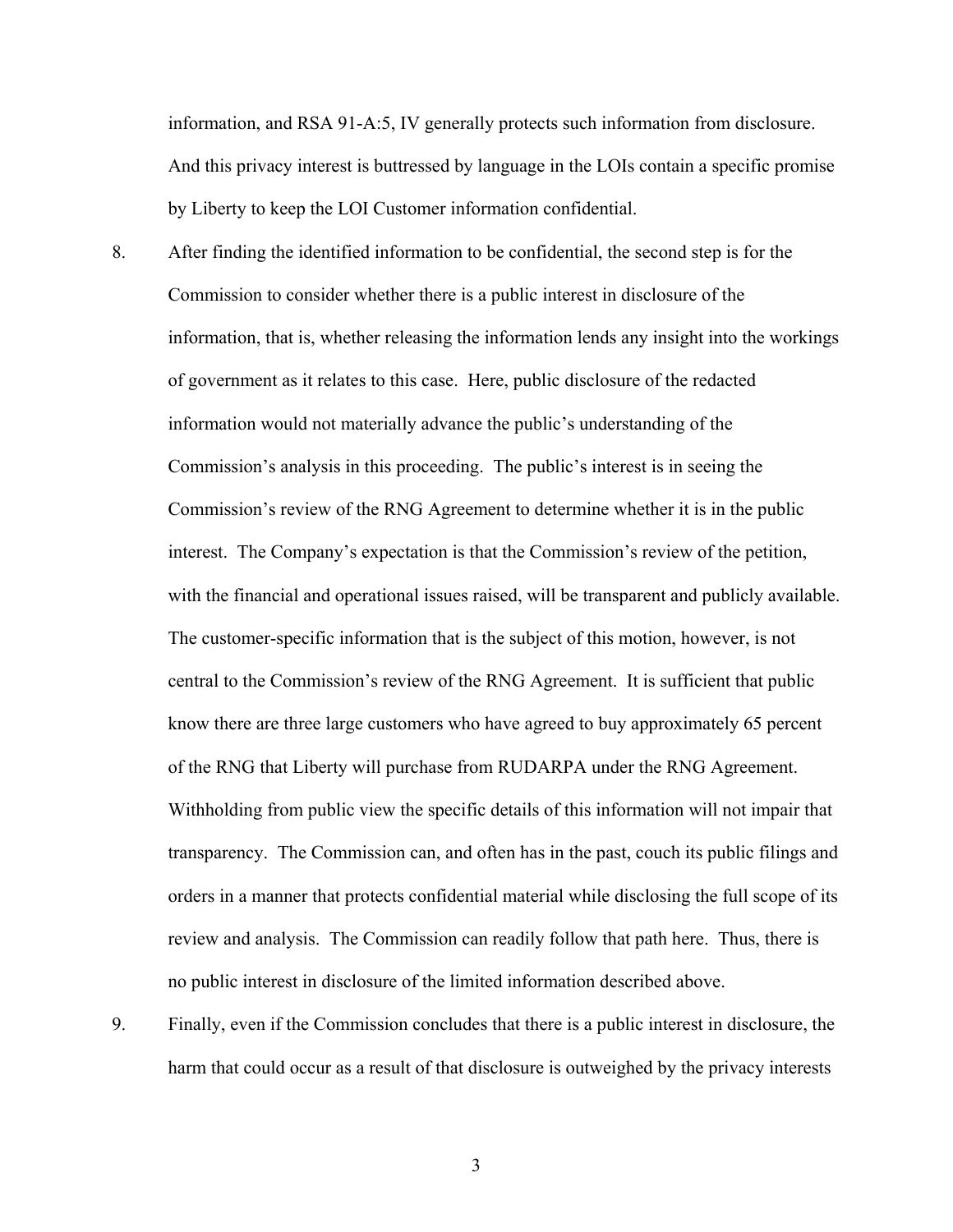at stake. Disclosure of the customer information could cause the LOI Customers competitive harm and would violate the clear legislative intent to protect such information. Given the strong statutory language and Commission precedent protecting customer information of nearly all types, and certainly including their identity and usage at issue here, the harm of disclosure clearly outweighs any benefit. As the Commission stated in another docket:

> While the public may have some interest in the information (e.g., to aid in its understanding of the Commission's analysis in this proceeding), we find that the public's interest is outweighed by Liberty's, TGP's, and its potential customers' privacy interests, and that disclosure of this information could result in commercial harm. In the case of the identities of potential customers, disclosure could harm the competitive position of Liberty insofar as competing energy suppliers could attempt to "poach" these potentially valuable anchor, and non-anchor customers.

*Liberty Utilities (EnergyNorth Natural Gas) Corp.,* Order No. 25,987 at 9 (Feb. 8, 2017).

10. For these reasons, Liberty asks that the Commission issue a protective order preventing the public disclosure of the confidential customer information described above and which is shaded or redacted in the confidential attachments.

## WHEREFORE, EnergyNorth respectfully requests that the Commission:

- A. Grant this Motion for Protective Order and Confidential Treatment; and
- B. Grant such other relief as is just and equitable.